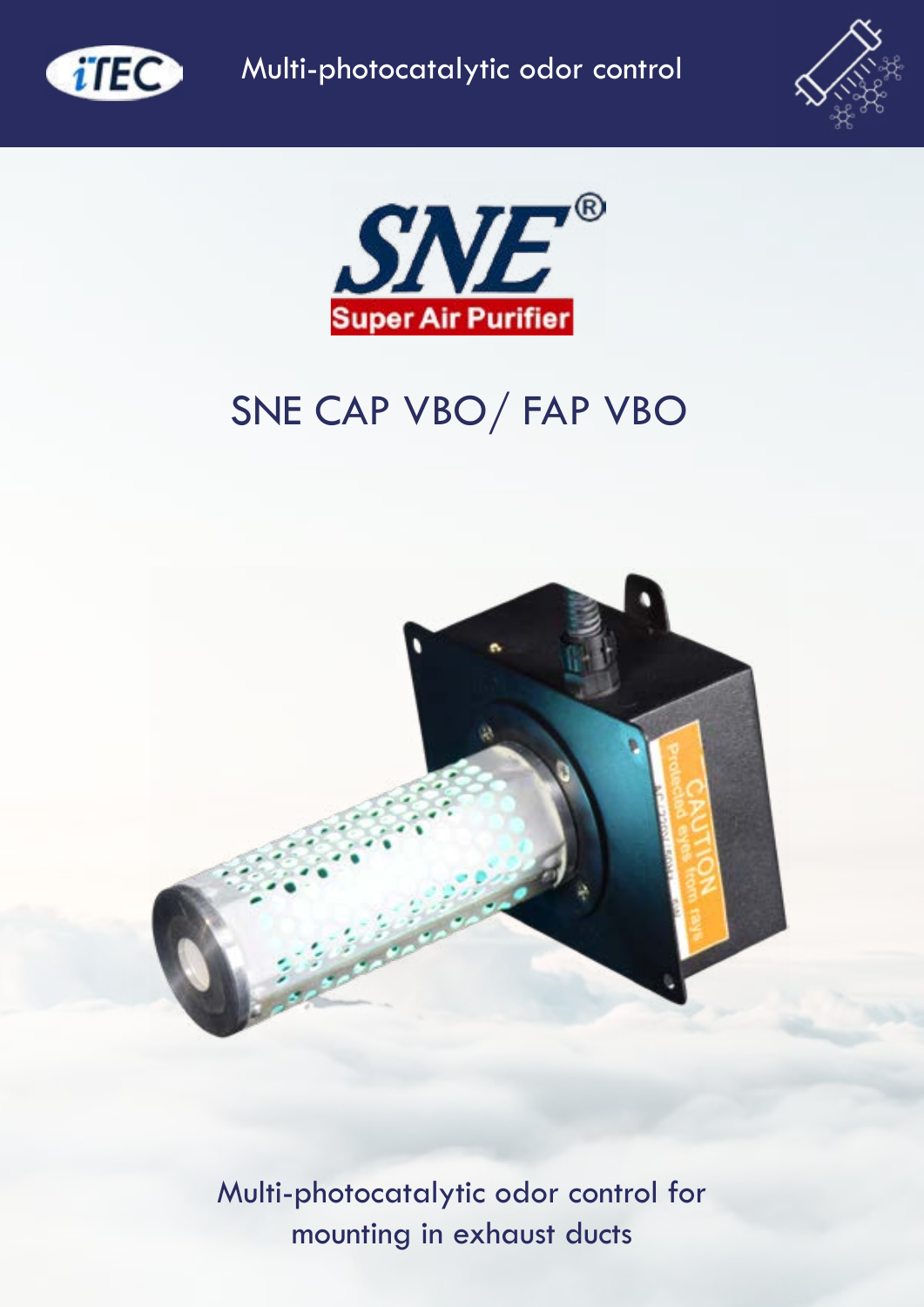# SNE CAP VBO / FAP VBO  $\sim\ \sqrt{\mathbb{R}}$  Photocatalytic Deodorant



#### **Advanced odor control technology, effective and easy to deploy**

Odor nuisance has been a topical theme for many years. Activities such as agriculture, catering (kitchens), repair/ maintenance and industry can lead to odor nuisance if they take place in any vicinity of homes. Extraction of the room with filters can be a solution, but especially where the odor intensity is high, these will only be of limited effectiveness, take up a lot of space and have to be replaced regularly.

The SNE VBO odor control devices are easy to use, take up very little space and effectively combat odors, volatile substances and gases by using UV/photocatalytic air purification. The SNE VBO air purification systems are equipped with UV/photocatalytic cells, in which the application of ultraviolet light in combination with photocatalytic material (titanium dioxide Tio2) generates a photocatalytic reaction that breaks down harmful substances.

This technology is also applied in the other SNE products that have been developed for use in air treatment systems. Because the VBO appliances have been developed for use in exhaust ducts, kitchen extraction and other circumstances where the air/odor is extracted to the outside, the VBO models produce more ozone than the other SNE appliances. Ozone has a strong oxidizing effect on odors, volatile substances and gases, which gives the VBO devices a very strong odor-depleting effect.

- Elimination of odors around kitchen, installation, business premises or laboratory
- Quick and easy to install
- Also very effective against micro-organisms such as viruses, bacteria and fungi
- Developed for use in air extraction
- Can also be used for ozone air disinfection in an air-circulating device for when there are no people in the room
- Photocatalysis to enhance the air-disinfecting effect of UV light
- Various versions available for different air volumes, applications and room sizes
- Air purification without filters
- Stable operation with a UV cell life of approx. 8,000 hours



An excess of ozone is undesirable in closed spaces, but when used in an extraction or exhaust duct, most of the ozone itself is also eliminated due to the oxidation process of the contaminants and the last bit will quickly dissipate in the outside air, thus eliminating odors on the way outside and around the room. exhaust opening to the maximum.

These technologies are also very effective against micro-organisms such as bacteria, viruses and fungi, which makes the VBO devices also suitable for air sterilization in exhaust air and air treatment systems.

#### **Quick and easy to install, low running costs**

The SNE VBO units are very easy to install, making a few holes in the air duct or chimney is sufficient, the housing of the unit is mounted on the outside and the UV/photocatalytic cells protrude into the airflow to be treated. The UV/ photocatalytic cells have a lifespan of approximately 8,000 hours and are easy to replace.

#### **Configurable to your application**

A number of different versions are available, which can be distinguished in the CAP-VBO (single UV photocatalytic cell) and FAP-VBO (two photocatalytic cells) models, both models are available with UV/photocatalytic cells in different lengths, which can be selections depend on the intensity of the (odor) pollution, air throughput and available space.



*Example of an installed CAP unit, viewed from the inside of the air duct*



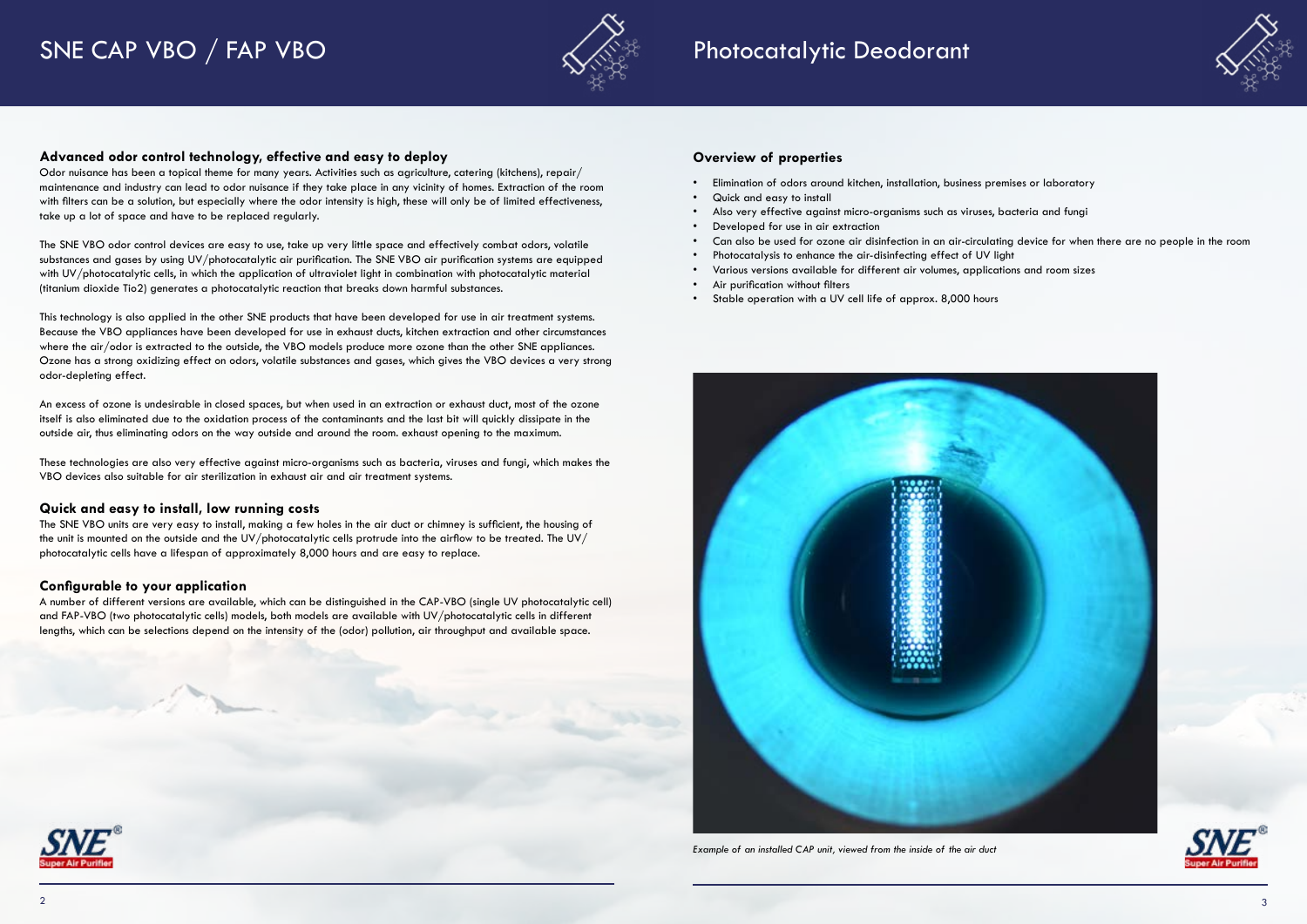



#### **EUROPE**

Fuchs Umwelttechnik (industrial air purification)

Metamount Schweiz AG (Agrochemicals)

Oleg Strashnov (heavy lift vessel)

Thyssenkrupp materials (lift installations)



**AMERICA**

LeBlanc & Associates LLC, Los Angeles USA





#### **ASIA**

Coca-Cola Beverages Shanghai Co Ltd Chang Sha Huanghua International Airport Galaxy Entertain Group, Macau Grand HyattHotel, Macau Hong Kong Bank of China Centre Mitsubishi Elevator Hong Kong Mitsubishi Elevator Co.,Ltd, Shanghai/Hong Kong MGM Hotel, Macau Macau University of Science and Technology Hospital Nokia Siemens Networks Shanghai Ltd. Ritz-Carlton Hotel Central Hong Kong Thomson Reuters, Shanghai Office TsimShaShui Plaza, Hong Kong Venetion Resort Hotal, Macau









- Glue smell
- Industry • Chemistry
- Laboratory • Stable
- Air sterilization
- Grow room





## References

| <b>Model</b>   | For air transit                     | <b>UV Cel</b> | <b>Wattage</b> |
|----------------|-------------------------------------|---------------|----------------|
| CAP-VBO-127-SZ | $<$ 300 m <sup>3</sup> /vur         | $1x$ 127 n/a  | 5 W            |
| CAP-VBO-212-SZ | $< 500$ m <sup>3</sup> /uur         | $1x$ 212 n/a  | 10W            |
| CAP-VBO-287-SZ | $< 800 \text{ m}^3/\text{u}$        | $1x$ 287 n/a  | 12W            |
| FAP-VBO-300DZ  | $< 1.000$ m <sup>3</sup> /uur       | 2x 287 n/a    | 12W X 2        |
| FAP-VBO-500DZ  | 1.000- 2.500 $\text{m}^3/\text{u}$  | $2x$ 356 n/a  | 12W X 2        |
| FAP-VBO-600DZ  | $2.500 - 3.500$ m <sup>3</sup> /uur | $2x$ 436 n/a  | 20W X 2        |
| FAP-VBO-700DZ  | $3.500 - 4.500$ m <sup>3</sup> /uur | 2x 540 n/a    | 25W X 2        |

#### **Suitable for:**

• Restaurant kitchen

• Waste processing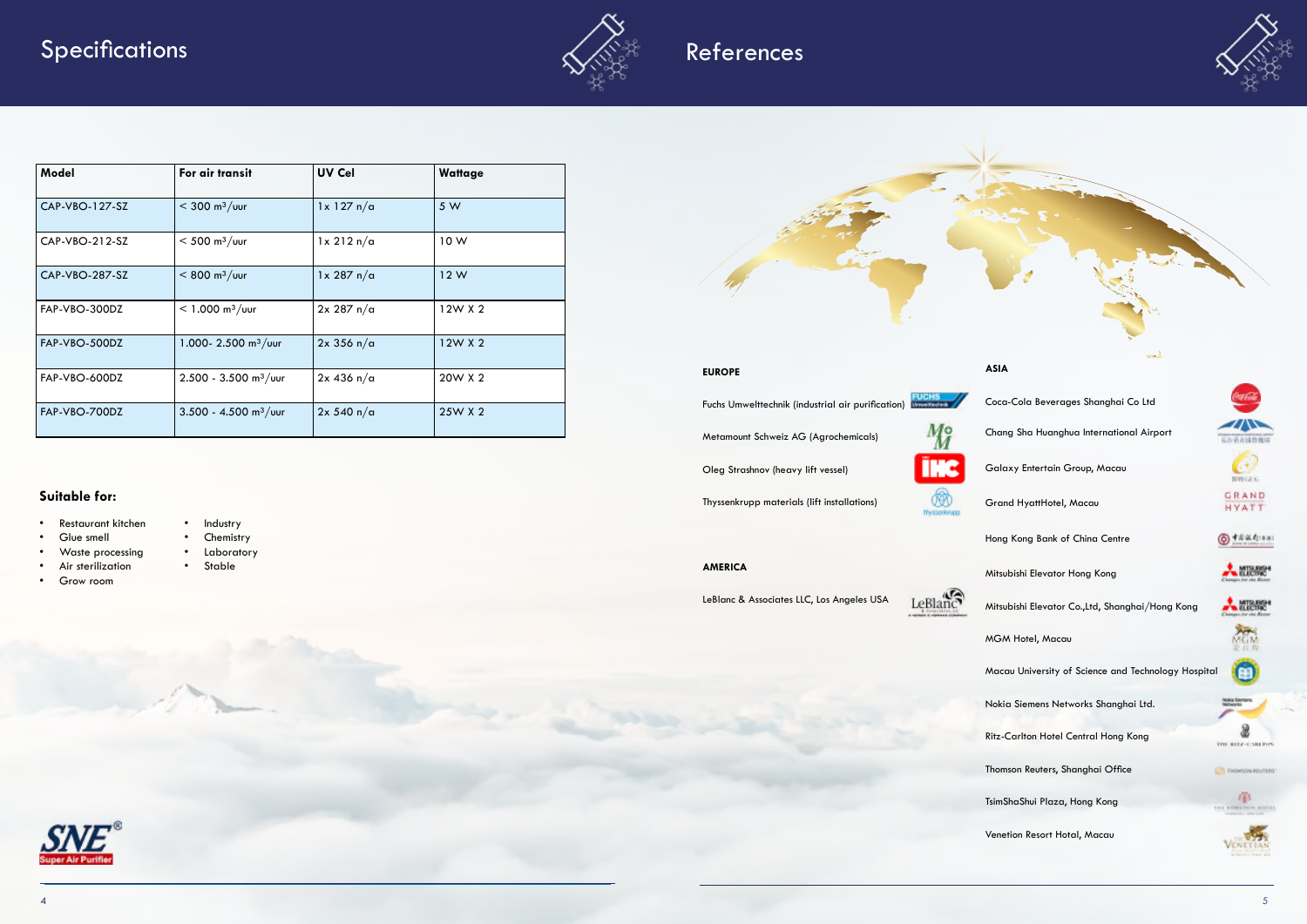





### SNE CAP H- and V-versions

In the air recirculation extraction points to eliminate germs or micro-organisms present in individual rooms before they can enter the air handling system



### SNE CAP VBO / FAP VBO

In air ducts of exhaust systems to eliminate odors before they spread outside the property and can cause nuisance.





The SNE systems can be used in a variety of situations, below you can see an example of the most common application of the individual SNE devices in an air treatment system: